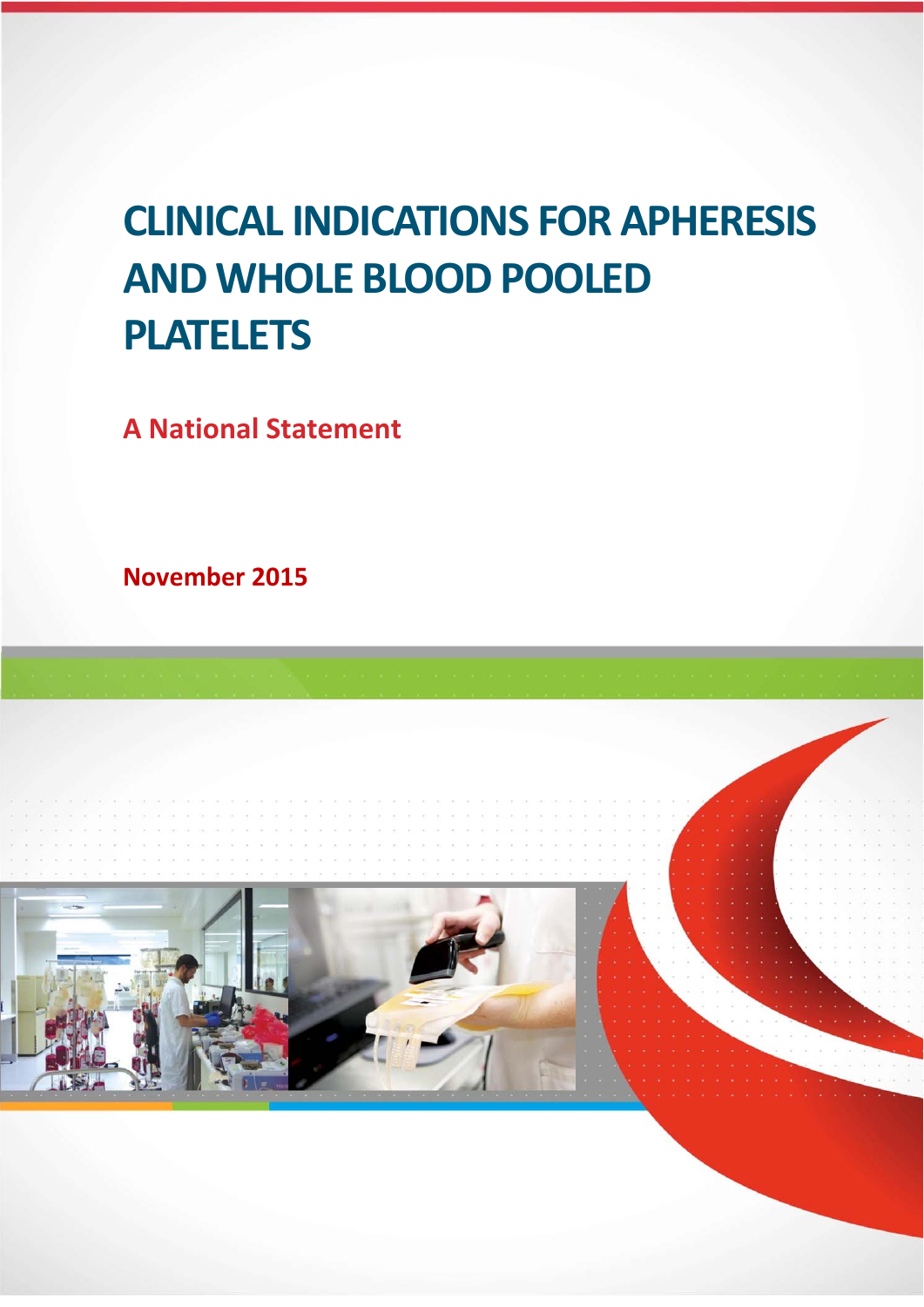# **CONTENTS**

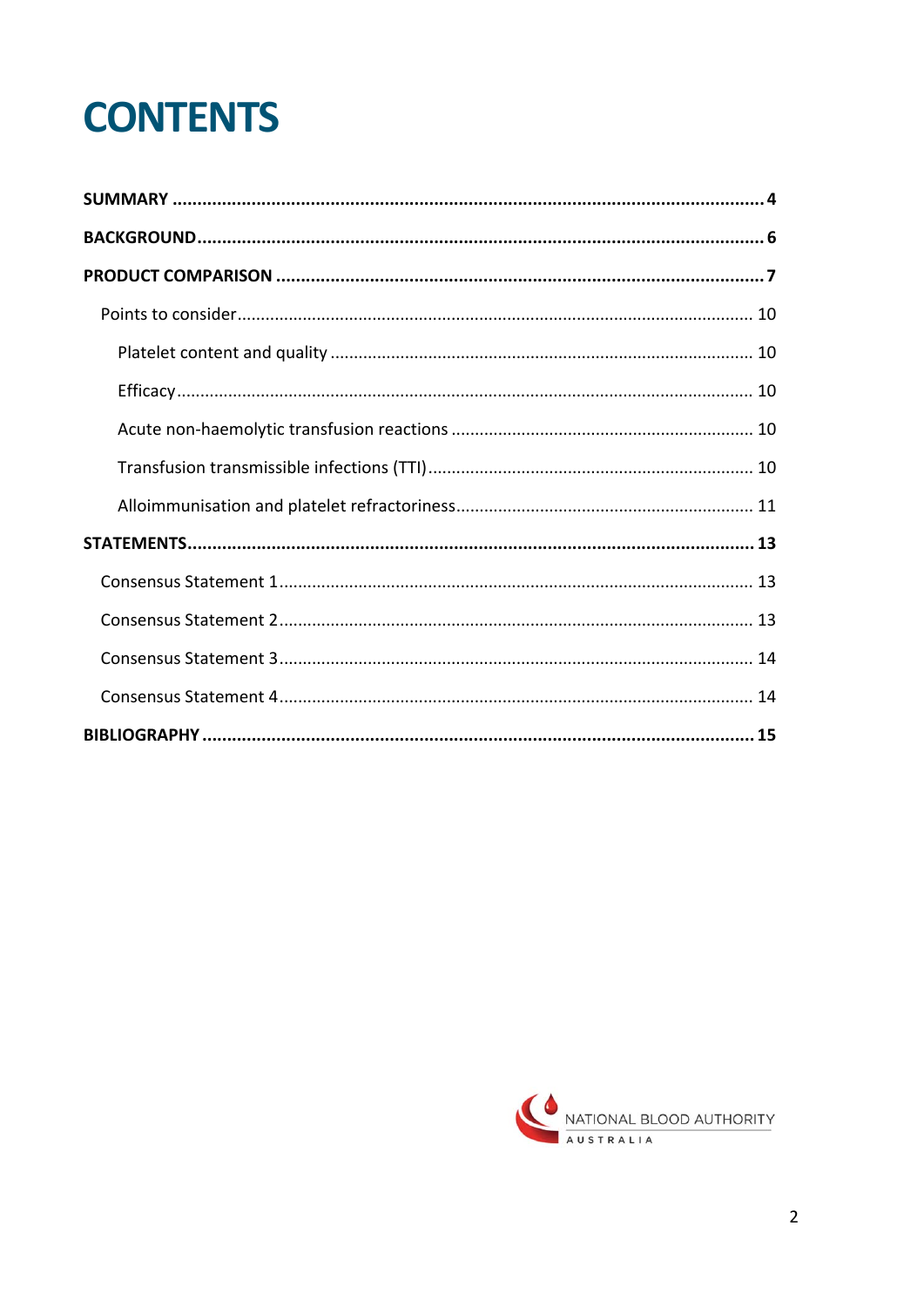#### **Version control:**

| <b>Number</b> | Date          | <b>Description of changes</b>                                       | <b>Created/Changed by</b>       |
|---------------|---------------|---------------------------------------------------------------------|---------------------------------|
|               | November 2013 | <b>First Draft</b>                                                  | Platelet consensus group        |
| 2             | April 2014    | Formatting for consultation<br>and endorsements                     | <b>National Blood Authority</b> |
| 3             | June 2014     | Incorporating comments from<br>JBC Platelets / CMV Working<br>Group | <b>National Blood Authority</b> |
| 4             | August 2014   | Feedback sought from<br>consensus group                             | No comments received            |
| 5             | August 2015   | Feedback sought from JBC<br>Platelets / CMV Working<br>Group        | Platelet consensus group        |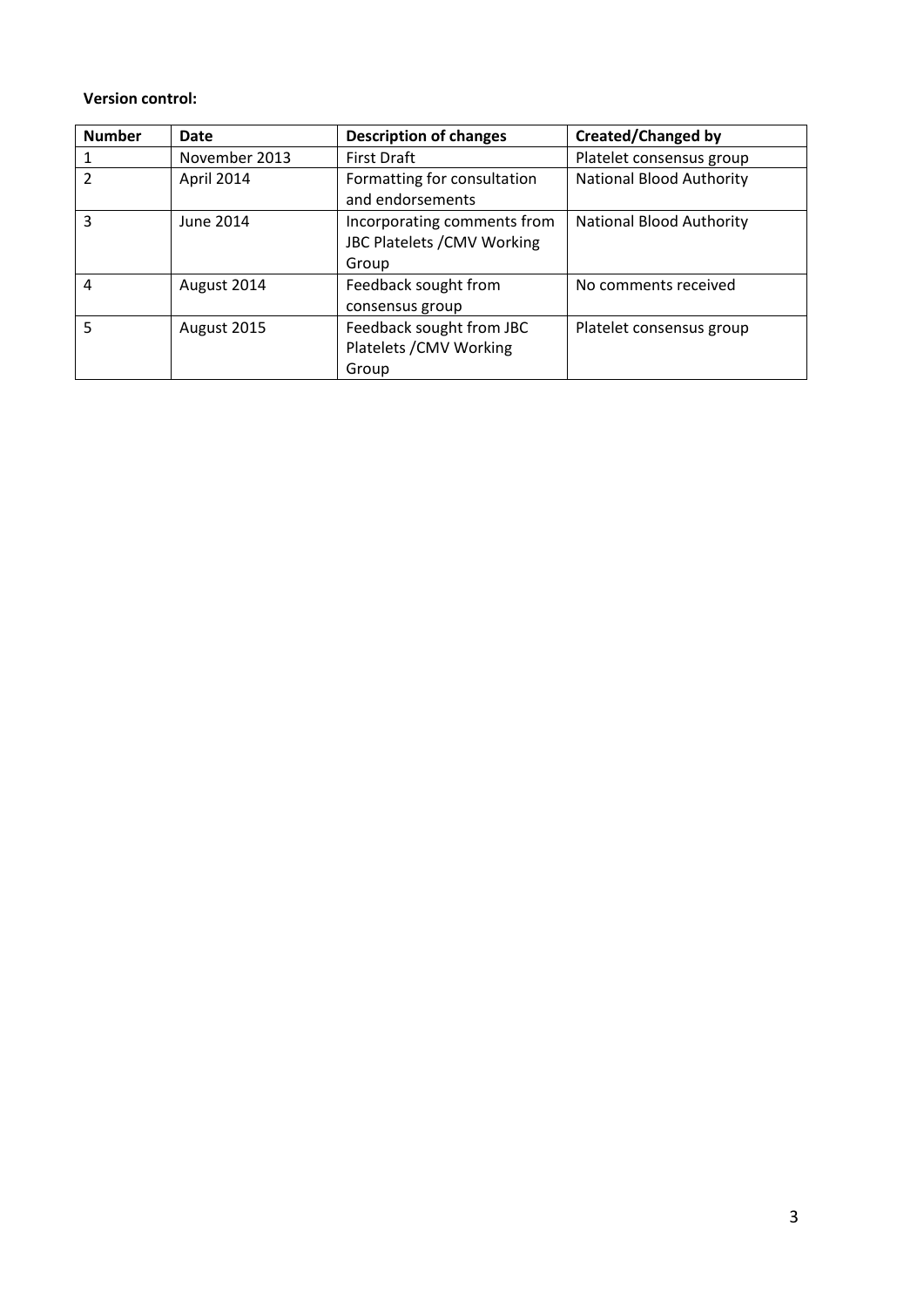# **SUMMARY**

Once a decision has been made to prescribe a platelet transfusion, this document provides information regarding the selection of either apheresis platelets or whole blood pooled platelets. Absolute and relative indications for particular platelet types have been determined by literature search and expert consensus.

### **Definitions**

An **absolute indication** is one where evidence is available that either confirms or is indicative of additional clinical benefit with the prescription of a particular type of platelet component. Absolute indications will influence the supply plan for the particular type of platelet component.

A **relative indication** is one where there is a theoretical clinical benefit or other benefit for the prescription of a particular type of platelet component, however available evidence is currently lacking. A relative indication will influence the prioritisation of the particular type of platelet component, when available.

## **Statements**

### **Consensus Statement 1**

Once it has been determined that a platelet transfusion is required for a particular patient, the absolute indications for apheresis platelets are:

- Patients who require HLA compatible and/or HPA matched platelets  $^1$ , such as:
	- a. Patients with platelet refractoriness due to the presence of HLA and/or HPA antibodies
	- b. Patients with neonatal alloimmune thrombocytopenia (NAIT)
- Patients who require IgA deficient platelets  $2$  i.e. IgA deficient patients with anti-IgA and a history of an anaphylactic transfusion reaction.

### **Consensus Statement 2**

Once it has been determined that a platelet transfusion is required for a particular patient, the relative indications for apheresis platelets in preference to whole blood pooled platelets are:

 Neonates and small children whose platelet dose requirement can be met by a split apheresis component, thereby avoiding wastage of the unused part of the whole blood pooled platelet component<sup>3</sup>

 $1$  Patients with platelet refractoriness or NAIT should not have their platelet transfusion unnecessarily withheld or delayed while seeking HLA compatible or HPA matched apheresis platelets as they may benefit from random pooled whole blood derived or random apheresis platelets  $^2$  For patients with IgA deficiency and a history of anaphylactic reaction to IgA containing products, efforts should be made to source apheresis platelets from an IgA deficient donor as a priority because the panel of IgA deficient donors is very limited - it is not feasible to manufacture IgA deficient whole blood pooled platelets as this requires the pooling of 4 ABO‐identical donations

 $3$  The Australian Red Cross Blood Service (Blood Service) is unable to produce a leucodepleted platelet component from a single whole blood donation. For this reason, options for paediatric transfusion support are split apheresis platelets (one apheresis component can support repeated transfusions over a few days) or part of a pooled platelet component. In this scenario, the unused part of the pooled platelet component would be discarded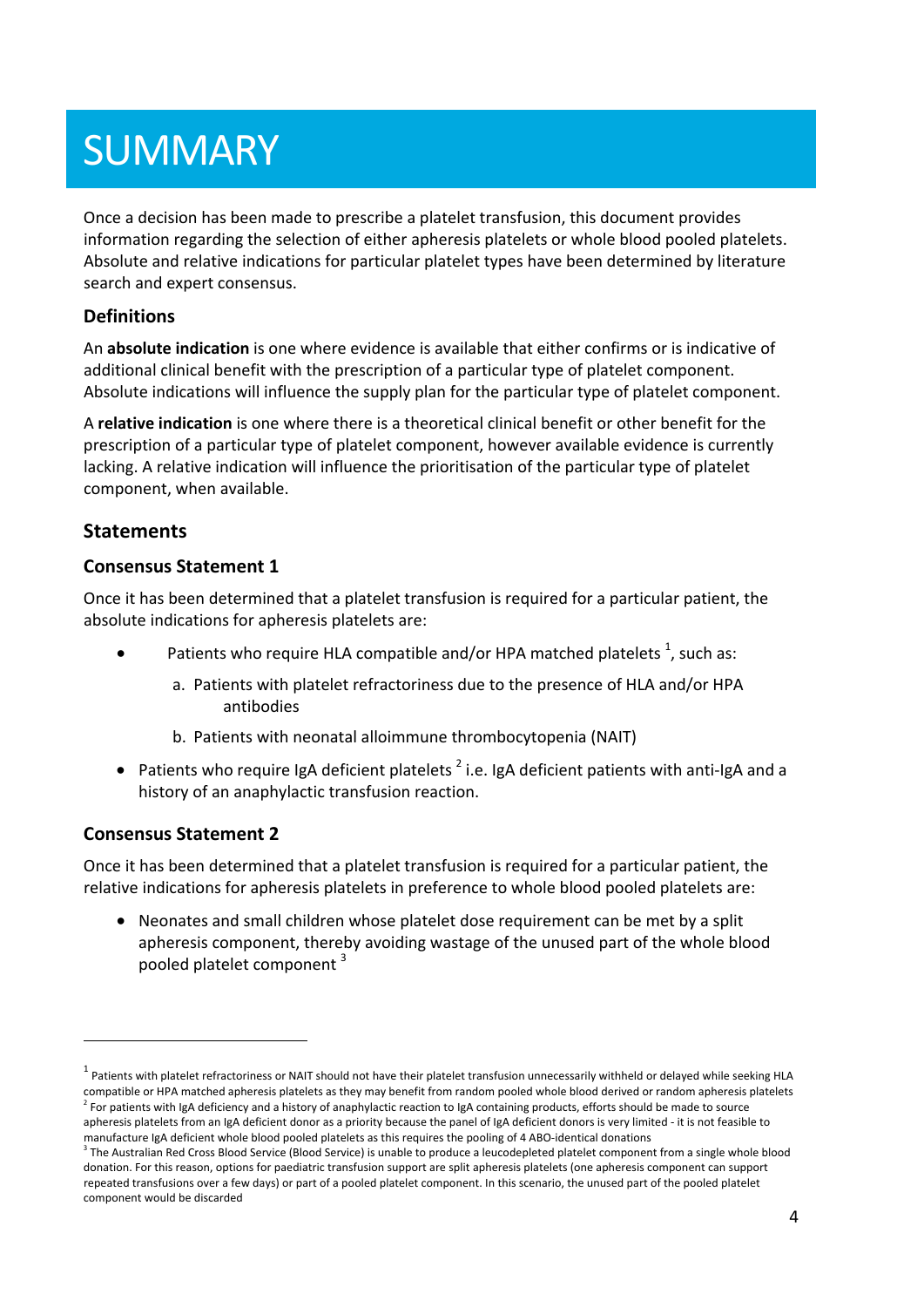### **Consensus Statement 3**

Once it has been determined that a platelet transfusion is required for a particular patient, there are no absolute indications for whole blood pooled platelets in preference to apheresis platelets.

#### **Consensus Statement 4**

Once it has been determined that a platelet transfusion is required for a particular patient, the relative indications for whole blood pooled platelets in preference to apheresis platelets are:

● Non-ABO-identical transfusions, especially for children, as the pooling process and lower plasma content reduces the risk of haemolysis associated with any potentially present high titre anti-A and/or anti-B<sup>4</sup>

<sup>&</sup>lt;sup>4</sup> Apheresis platelets are not suspended in platelet additive solution (PAS) and for this reason have a higher residual plasma content compared with whole blood pooled platelets which are suspended in PAS. The transfusion of non‐ABO‐identical transfusions is only considered appropriate in circumstances when ABO compatible or tested low titre component is not available.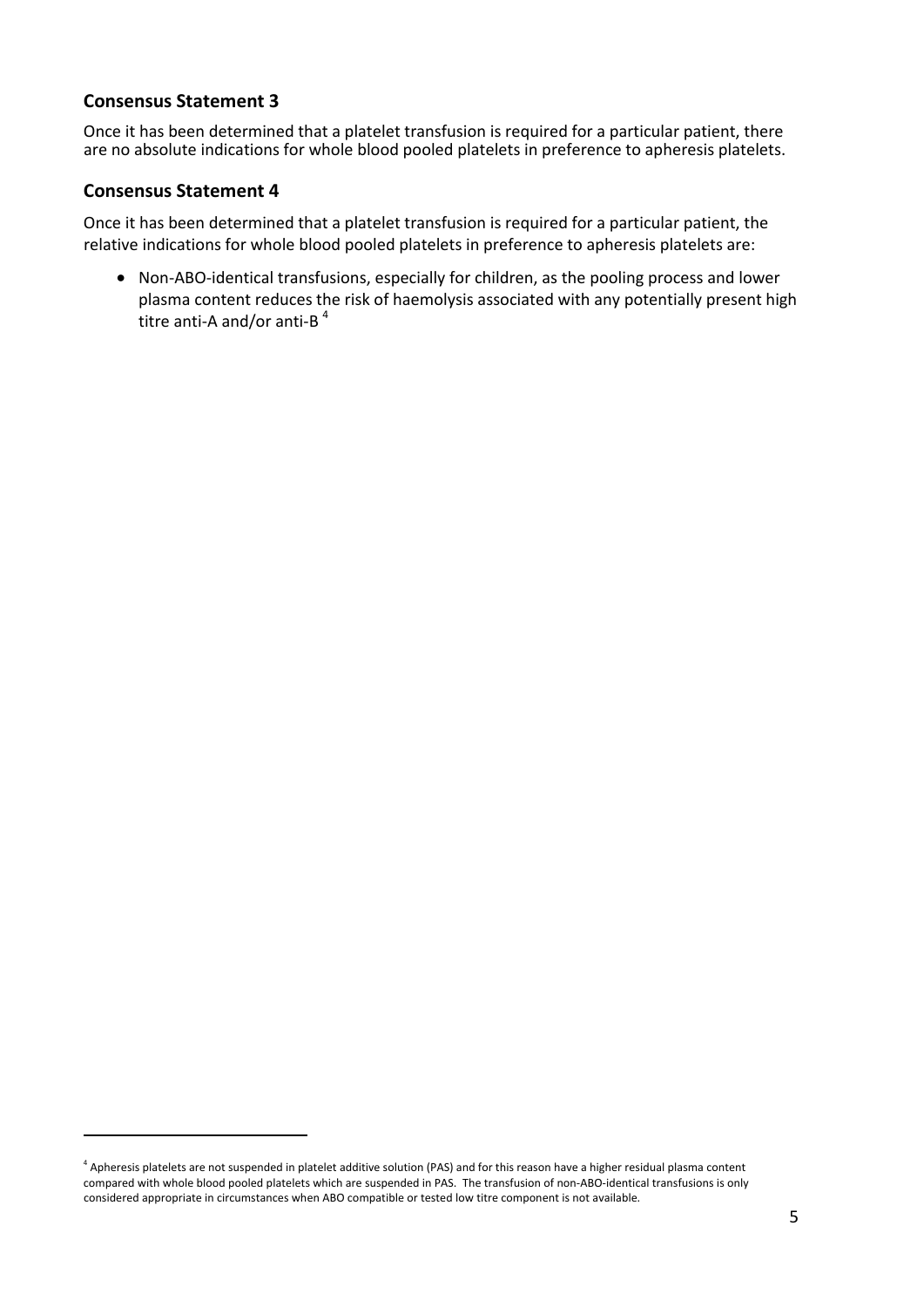# **Background**

In 1999, the Australian Red Cross Blood Service (Blood Service) identified its plan to supply 90% of its platelets as apheresis, as part of its original strategy for the implementation of universal leucodepletion of fresh components. At that time, platelets were mostly manufactured by the platelet rich plasma (PRP) method which gave a component of lower yield and quality and did not lend itself easily to leucodepletion.

By 2004, approximately 25% of platelets supplied nationally were provided as apheresis platelets increasing to 37% in 2008/09 with wide variation amongst the jurisdictions. Apheresis platelets made up 88% of platelets manufactured in WA but only 18% in NSW.

Since the late 1990s, there have been considerable advances in platelet collection, processing and testing which have had a significant impact on platelet quality and safety.

These advances include:

- National implementation of buffy coat processing (completed 2007)
- Implementation of nucleic acid testing (NAT) for hepatitis C, HIV (2000) and hepatitis B (2010)
- Leucodepletion of all platelet components (2007)
- 100% bacterial contamination screening (BCS) (2008)

As such, the quality and safety considerations prompting the original 90% target had been mitigated to some extent by 2009. As a result, after review of the available evidence at the time and consultation with external clinicians, including the National Blood Transfusion Committee, the Blood Service recommended that 60% of platelets be produced by apheresis. This recommendation was made on the basis that haematology and oncology patients, who currently receive 50 – 60% of platelets issued, as well as paediatric patients were likely to derive the greatest benefit from apheresis platelets as a consequence of the lower donor exposure.

In order to plan for future demand trends for platelets and determine the most appropriate split between apheresis and whole blood pooled platelets, the National Blood Authority (NBA) requested:

- A review of the clinical indications for each type of platelet component based on current evidence and expert opinion taking into account relevant Patient Blood Management (PBM) guidelines
- Based on the indications for use of each platelet component type, a recommendation of a national target of the split between apheresis and whole blood derived platelets to meet clinical demand

The Blood Service developed a set of draft consensus statements through literature search using Medline and the Cochrane database. These draft statements, and supportive documentation, were discussed and consensus derived by an invited expert clinician panel. Initially, a paper-based consensus process was conducted. If consensus could not be reached, it was a requirement that an in-person formal consensus meeting or teleconference alternative be conducted to finalise the consensus statements. Of note, cost effectiveness analysis was out of scope for the development of the clinical indications for the use of apheresis and whole blood platelets.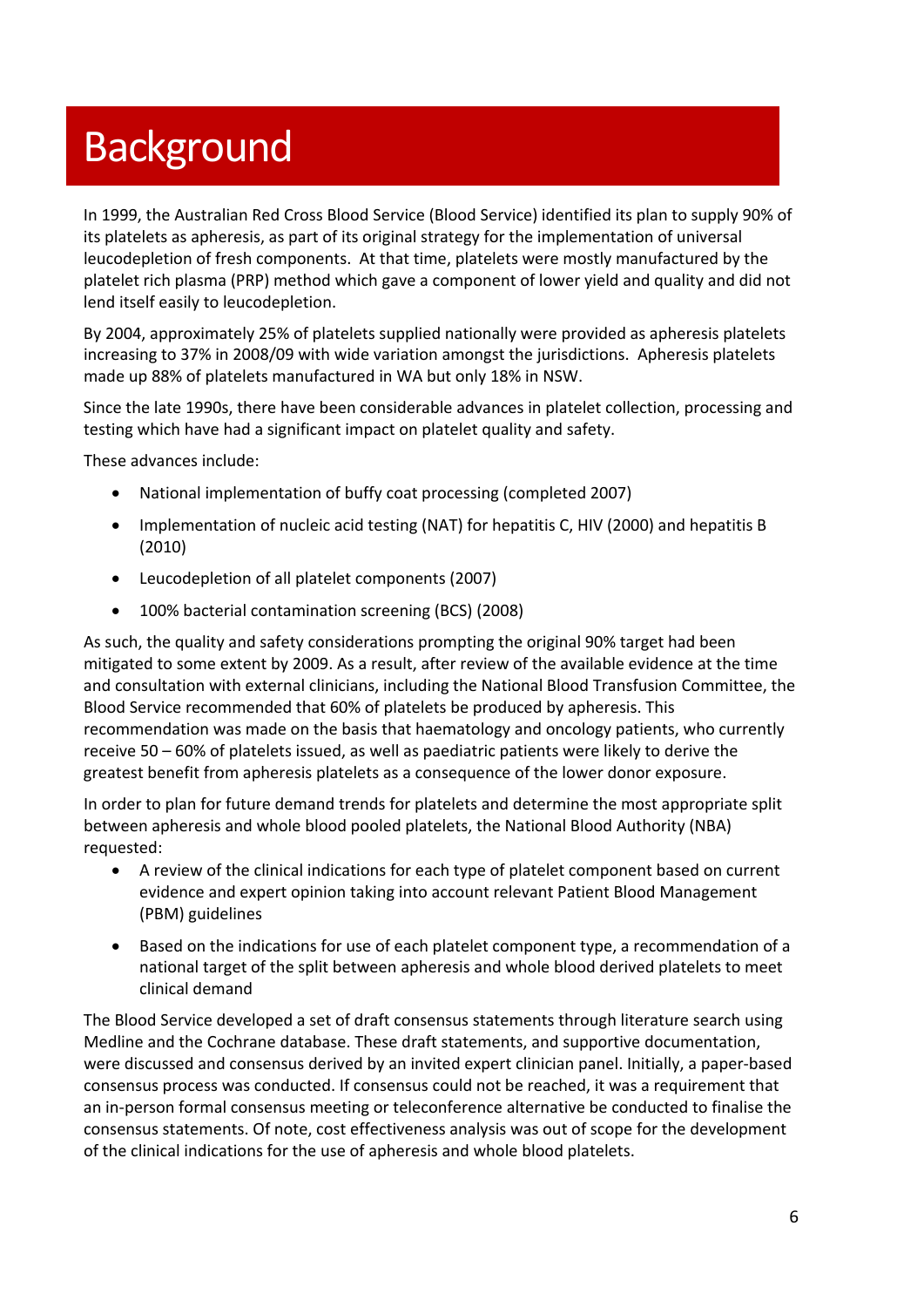# Product comparison

Platelets are collected and manufactured by two distinct methods: (1)

- 1. Whole blood pooled platelets
- 2. Apheresis platelets

Platelet concentrates derived from whole blood collections can be obtained via the buffy coat (BC) or platelet rich plasma (PRP) manufacturing process. Since Australia only produces whole blood derived platelets by the BC method, only this method of manufacture has been referred to for whole blood pooled platelets in this statement. The literature review was primarily confined to platelets manufactured by the BC method or apheresis.

Whole blood pooled platelets are obtained by pooling buffy coats from four separate ABOidentical whole blood donations using a platelet additive solution (PAS). The pool is centrifuged, filtered (to remove white cells) and rested (to prevent platelet clumps) to produce a leucodepleted pooled platelet unit.

Apheresis platelets are collected from a single donor by using an apheresis machine with an integrated leucoreduction system (removing ≥ 99% white cells). The machine draws blood from the donor, isolates the platelets and some plasma by centrifugation and returns the remaining blood back to the donor. Often, it is possible to collect sufficient platelets from one plateletpheresis procedure to allow the collection to be split into two adult doses of platelets. Apheresis platelets are not suspended in PAS and for this reason have a higher residual plasma content compared with whole blood pooled platelets.

Apheresis platelets are significantly more costly than whole blood pooled platelets. Product prices are listed on the National Blood Authority website at www.blood.gov.au/nationalproduct‐list.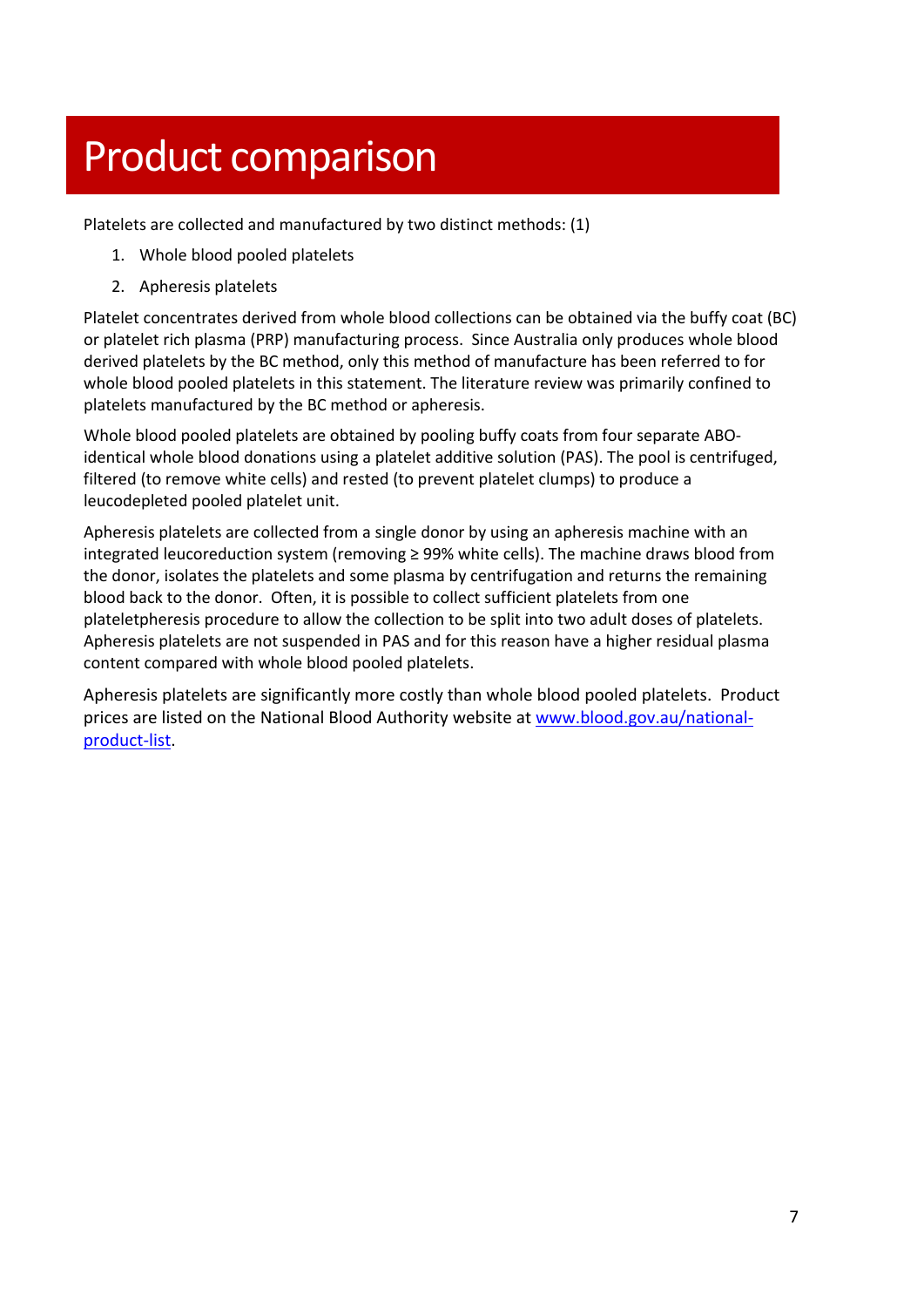## **Table 1 Typical unit content of apheresis and whole blood pooled platelets based on units tested Oct 2010 – Sept 2011 (2)**

|                                         | <b>Apheresis Platelets</b>                                                                                                 | <b>Whole Blood Pooled Platelets</b>                                                                                                                                                                                                                                                                                                                                                                                                               |
|-----------------------------------------|----------------------------------------------------------------------------------------------------------------------------|---------------------------------------------------------------------------------------------------------------------------------------------------------------------------------------------------------------------------------------------------------------------------------------------------------------------------------------------------------------------------------------------------------------------------------------------------|
| <b>Platelet additive</b><br>solution    | N/A<br>NOTE: Validation of apheresis<br>platelets in additive solution is<br>expected to commence late<br>2013/early 2014. | Make up approximately 70% of total<br>component volume<br>Less plasma currently                                                                                                                                                                                                                                                                                                                                                                   |
| Anticoagulant                           | ACD-A                                                                                                                      | CPD/CPDA                                                                                                                                                                                                                                                                                                                                                                                                                                          |
| <b>Volume</b><br>(mean $\pm$ 1 SD)      | $183 \pm 16$ mL                                                                                                            | 303 ± 12mL<br>NOTE: The Blood Service implemented a<br>new blood component expressor<br>system, used in the processing of whole<br>blood donations, in early 2013 which<br>resulted in an increase in the average<br>volume of pooled platelets to<br>approximately 350mL per pool.<br>However, further optimisation of the<br>process has recently been implemented<br>which is expected to reduce the average<br>volume to approximately 325mL. |
| <b>Platelet count</b><br>(mean $+$ 1SD) | $301 \pm 41 \times 10^9$ /pack                                                                                             | $300 \pm 44 \times 10^9$ /pool                                                                                                                                                                                                                                                                                                                                                                                                                    |
| pH at expiry<br>$(mean + 1SD)$          | $7.1 \pm 0.2$                                                                                                              | $7.1 \pm 0.1$                                                                                                                                                                                                                                                                                                                                                                                                                                     |
| Leucocyte count<br>(mean $\pm$ 1SD)     | $0.21 \pm 0.12 \times 10^6$ /pack                                                                                          | $0.30 \pm 0.02 \times 10^6$ /pool                                                                                                                                                                                                                                                                                                                                                                                                                 |
| <b>Shelf-life</b>                       | 5 days at 20-24 $\mathrm{^0C}$ with gentle<br>agitation                                                                    | 5 days at 20-24 <sup>°</sup> C with<br>gentle agitation                                                                                                                                                                                                                                                                                                                                                                                           |
| <b>Modifications</b><br>available       | CMV seronegative, irradiated,<br>HLA-compatible, HPA-matched,<br>IgA deficient, low anti-A,B                               | CMV seronegative, irradiated                                                                                                                                                                                                                                                                                                                                                                                                                      |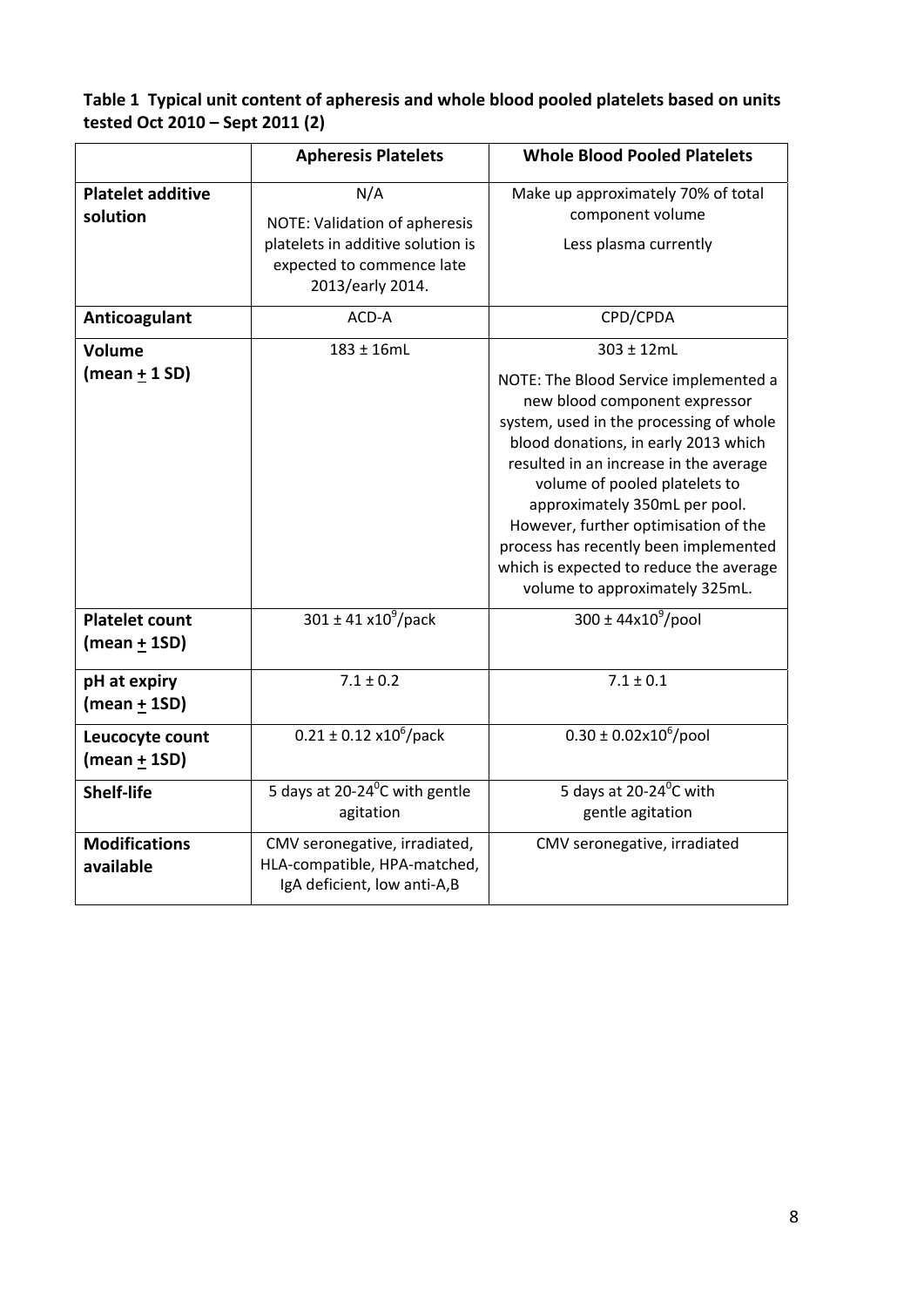## **Table 2 Clinical considerations for transfusion of apheresis and whole blood pooled platelets**

| <b>Corrected Count Increment</b><br>(CCI) 1 hour and 18-24 hours | No significant difference between apheresis and BC pooled<br>platelets (3, 4).                                                                                                                                                                            |  |
|------------------------------------------------------------------|-----------------------------------------------------------------------------------------------------------------------------------------------------------------------------------------------------------------------------------------------------------|--|
|                                                                  |                                                                                                                                                                                                                                                           |  |
| <b>Prevention of haemorrhage</b>                                 | No significant difference, but both studies compared apheresis<br>with pooled platelets-PRP method (5, 6).                                                                                                                                                |  |
| In-vitro haemostatic potential                                   | Similar overall. Circulating recovery (5 days) is similar; hypotonic<br>shock recovery slightly favours apheresis; ADP-, collagen- and<br>epinephrine-induced aggregation is similar; pH is similar;<br>activation marker CD62P is similar. (3, 5, 7, 8). |  |
| <b>Alloimmunisation and platelet</b><br>refractoriness           | No significant difference if components are all leucodepleted (9).                                                                                                                                                                                        |  |
| Acute non-haemolytic<br>transfusion reactions                    | No significant difference (3, 9-12).                                                                                                                                                                                                                      |  |
| <b>Confirmed positive bacterial</b>                              | Both low.                                                                                                                                                                                                                                                 |  |
| contamination screening rates                                    |                                                                                                                                                                                                                                                           |  |
|                                                                  | <b>Blood Service data:</b>                                                                                                                                                                                                                                |  |
|                                                                  | Apheresis 0.04% vs Pooled 0.12% (Apr 2008 - Apr 2013)                                                                                                                                                                                                     |  |
|                                                                  | International data:                                                                                                                                                                                                                                       |  |
|                                                                  | Apheresis 0.09% vs Pooled 0.06% (13)                                                                                                                                                                                                                      |  |
|                                                                  | http://www.transfusion.com.au/adverse_events/risks/transfusion-                                                                                                                                                                                           |  |
|                                                                  | transmissible-infection-surveillance-australia                                                                                                                                                                                                            |  |
| Other transfusion transmissible<br>infections                    | Both low, but no comparable studies available.                                                                                                                                                                                                            |  |
| <b>TRALI</b>                                                     | No comparable studies available of apheresis platelets and BC<br>pooled platelets in platelet additive solution.                                                                                                                                          |  |
|                                                                  | No difference between TRALI risk in two studies that compared<br>pooled PRP platelets and apheresis platelets (14, 15) and one<br>study that compared BC pooled platelets in plasma and apheresis<br>platelets (16).                                      |  |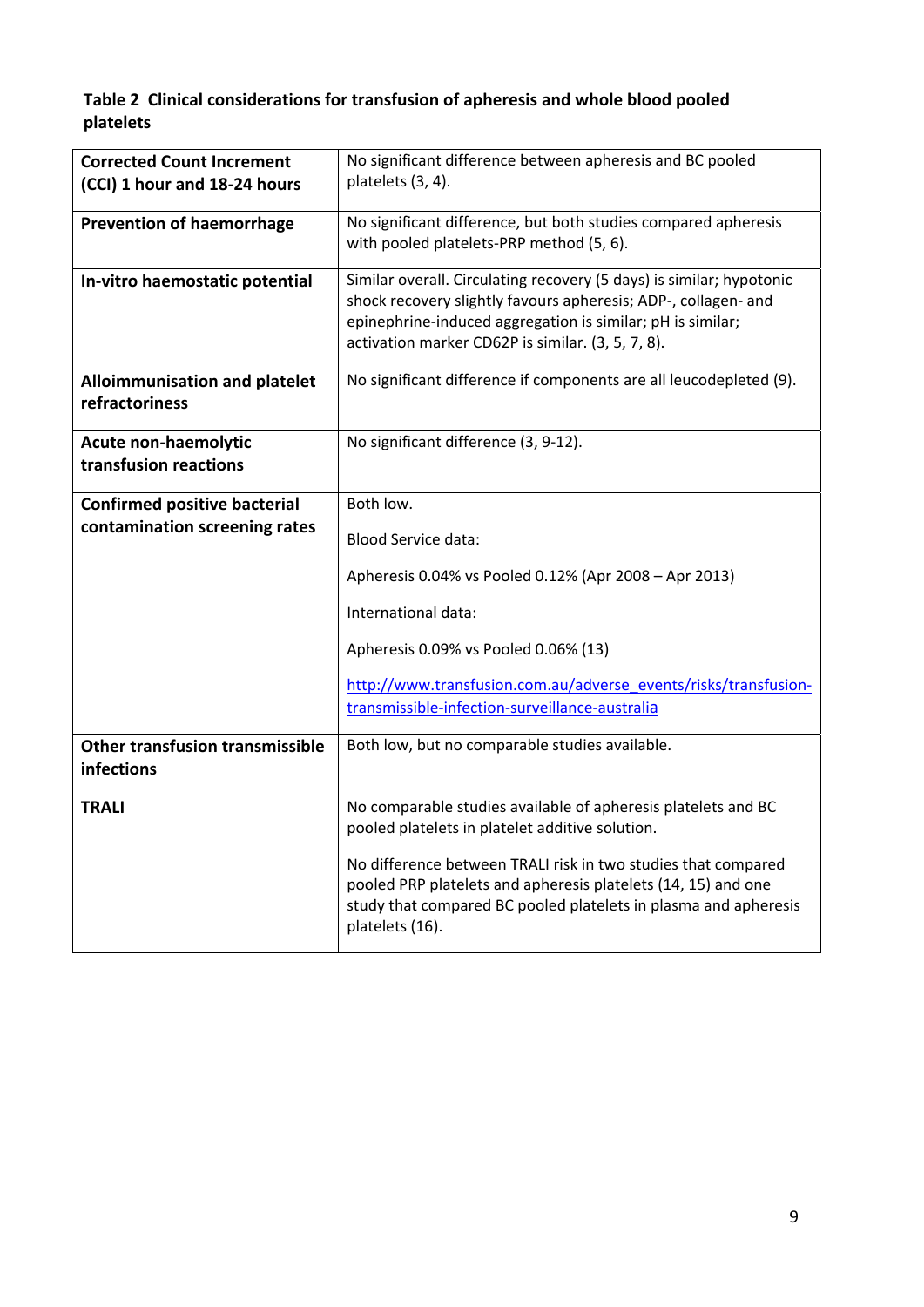## Points to consider

## **PLATELET CONTENT AND QUALITY**

- Similar platelet content in apheresis platelets and pooled platelets i.e. 301 ± 41 x10<sup>9</sup>/pack vs 300 ± 44x10<sup>9</sup>/pool (2).
- Similar number of residual white cells are found i.e. 0.21  $\pm$  0.12 x10<sup>6</sup>/apheresis unit vs 0.30  $\pm$  0.02x10<sup>6</sup>/pooled platelet unit.
- A review of *in vitro and in vivo* studies by Schrezenmeier comparing platelet survival, activation and clot formation did not demonstrate that one method of preparation is consistently superior to the other; however noted that, due to inter‐donor variability, pooled platelets may lead to a reduction in component variation (7).

### **EFFICACY**

- Corrected count increment (CCI) is often used as a surrogate marker of platelet efficacy.
- 1 hour and 18-24 hour CCI are no different between apheresis platelets and pooled platelets produced by the BC method (3).
- In AML patients undergoing myeloablative transplant, both types of platelets (pooled PRP) and apheresis) were just as effective in preventing haemorrhage (5) using time to red cell transfusion as a surrogate. There is also no difference in Grade ≥2 bleeding in haematology/oncology patients transfused with apheresis or pooled platelets (6).

### **ACUTE NON‐HAEMOLYTIC TRANSFUSION REACTIONS**

The most common adverse reaction to platelets is febrile non haemolytic transfusion reaction (FNHTR) and the rate does not differ between apheresis platelets and whole blood pooled platelets as long as they are leucodepleted (9‐11). Further trials have also indicated that the incidence of severe platelet reactions including bronchospasm and extensive urticaria does not differ (9).

Currently, there is no convincing data to suggest that the rate of transfusion‐related acute lung injury (TRALI) is different between apheresis and whole blood pooled platelets, despite pooled platelets containing the least plasma (14‐16). TRALI has still been reported even with transfusions of small volumes of plasma (18). Blood Service data shows that platelets implicated in TRALI investigations are normally transfused with other blood components. In these situations, it can be difficult to distinguish which components are implicated.

### **TRANSFUSION TRANSMISSIBLE INFECTIONS (TTI)**

One of the strongest rationales for advocating the use of apheresis platelets is that the risk for TTI is higher with increased donor exposure. However, with ongoing improvements in donor screening, collection, manufacture and testing some of these risks have been mitigated.

### Bacterial infection

Since April 2008, all platelet units supplied by the Blood Service have undergone pre‐ release bacterial contamination screening. Several international studies including a large prospective study comparing contamination rates in more than 15,000 apheresis platelets and 37,000 whole blood pooled platelets found equal rates of confirmed positives in both platelet types (13). Blood Service data, from commencement of bacterial contamination screening (BCS) until April 2013, indicates that the confirmed positive rate for apheresis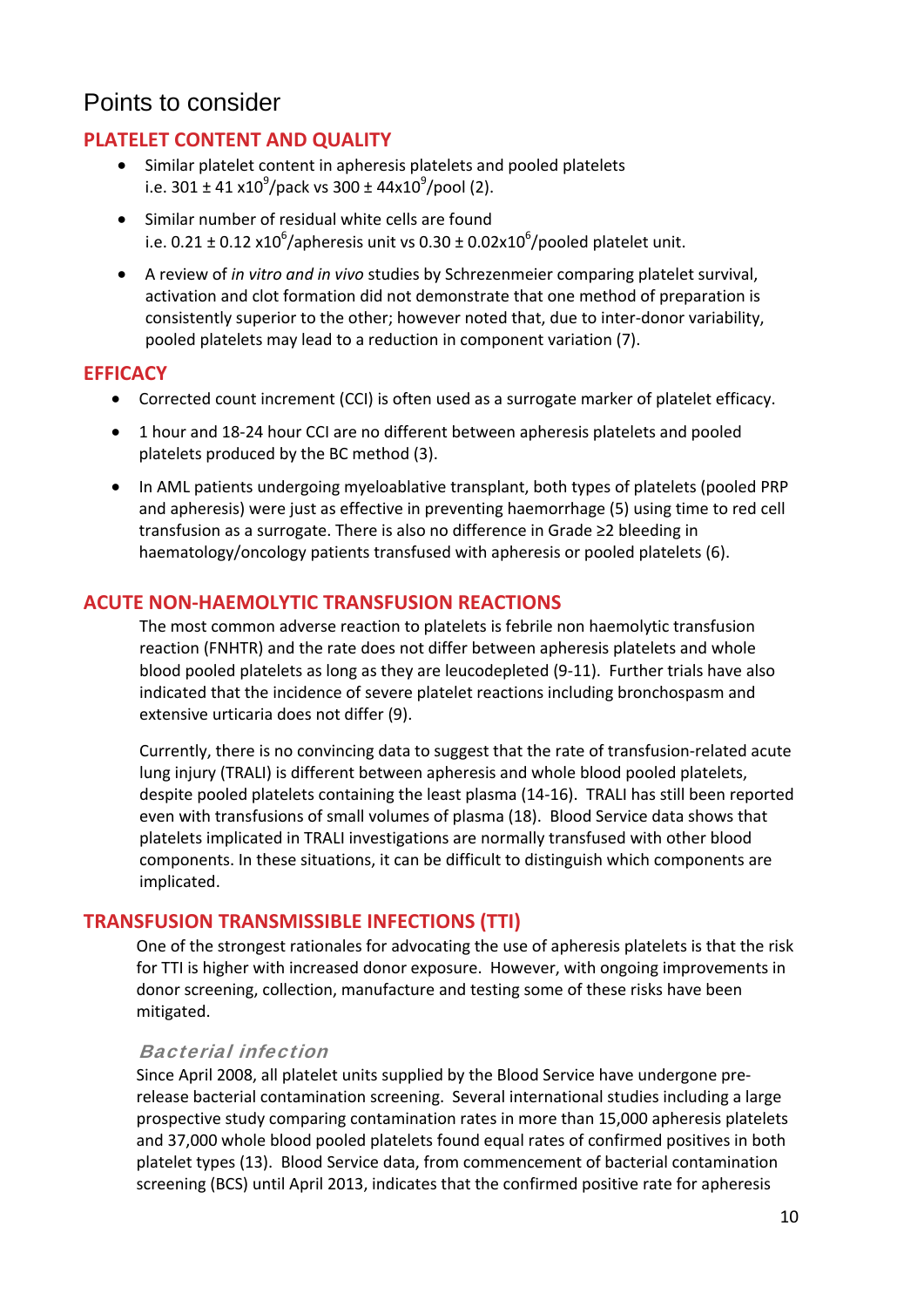platelets was 0.04% vs 0.12% for whole blood pooled platelets. Almost 80% of bacteria identified were *Propionibacterium* species which is a common skin commensal and is considered nonpathogenic to non‐immunocompromised patients. The remaining 20% of bacterial contaminants mainly consisted of other skin flora like Coagulase negative staphylococcus and *Staphylococcus epidermidis.* Approximately half of the platelets found to be BCS positive (either initial machine positive or confirmed positive) had already been transfused at the time of the initial machine positive flag and, in all cases, no evidence of transfusion‐associated sepsis was reported. Therefore, although the rate of confirmed positive bacterial contamination is higher for whole blood pooled platelets, this may not translate into higher infection rates. Since the implementation of routine bacterial contamination screening of platelets, the Blood Service has only received three reports of confirmed transfusion‐transmitted bacterial infection; two cases associated with red cell transfusions and one case associated with a whole blood pooled platelet transfusion.

### Viral infection

The introduction of nucleic acid testing (NAT) for hepatitis C and HIV in 2000 and for hepatitis B in 2010 has further reduced the window period for viral detection, thereby reducing the infectious risk of contracting these viruses via a blood transfusion. The Blood Service TTI residual risk estimates, based on data from 1 January 2011 and 31 December 2012, are approximately 1 in 26 million for HIV, 1 in 26 million for hepatitis C and 1 in 538 000 for hepatitis B. No cases of transfusion transmitted hepatitis C have been reported in Australia since 1991, none for HIV since 1998 and three probable cases of hepatitis B in the 2005‐2011 period (19). Although, theoretically, the risk of transmission of infectious agents would be expected to be higher in whole blood pooled platelets, no epidemiological studies or clinical trials have demonstrated this.

The introduction of 100% leucodepletion has also reduced the risk of transmission of CMV which is located primarily in the white cells. The recent SaBTO guidelines (20) from the UK state that the rates of transfusion‐transmitted CMV are very low with both leucocyte depletion and serology screening and that the two techniques are probably equivalent. Hence, for all patient groups, including those undergoing haematopoietic stem cell transplant and solid organ transplant, CMV seronegative blood products can be replaced with leucodepleted blood components. However, it recommends that CMV seronegative blood products should be provided for intrauterine transfusions (IUT), pregnant women and neonates, up to 28 days post expected date of delivery, because of the potential severity of the consequences of CMV infections and the difficulty in monitoring neonates for infection. There is no published evidence to support that, with universal leucodepletion, whole blood pooled platelets have a higher risk of CMV TTI compared to apheresis platelets.

### Emerging infections

There are, however, other TTIs for which the Blood Service does not currently test and, as such, there remains a theoretically higher risk of TTIs with whole blood pooled platelet transfusions due to the higher donor exposure.

### **ALLOIMMUNISATION AND PLATELET REFRACTORINESS**

The other frequently cited indication for favouring apheresis platelets is the lower risk of alloimmunisation, and subsequent development of platelet refractoriness, because of the reduction in donor exposures. With the introduction of 100% leucodepletion, this risk is now substantially mitigated.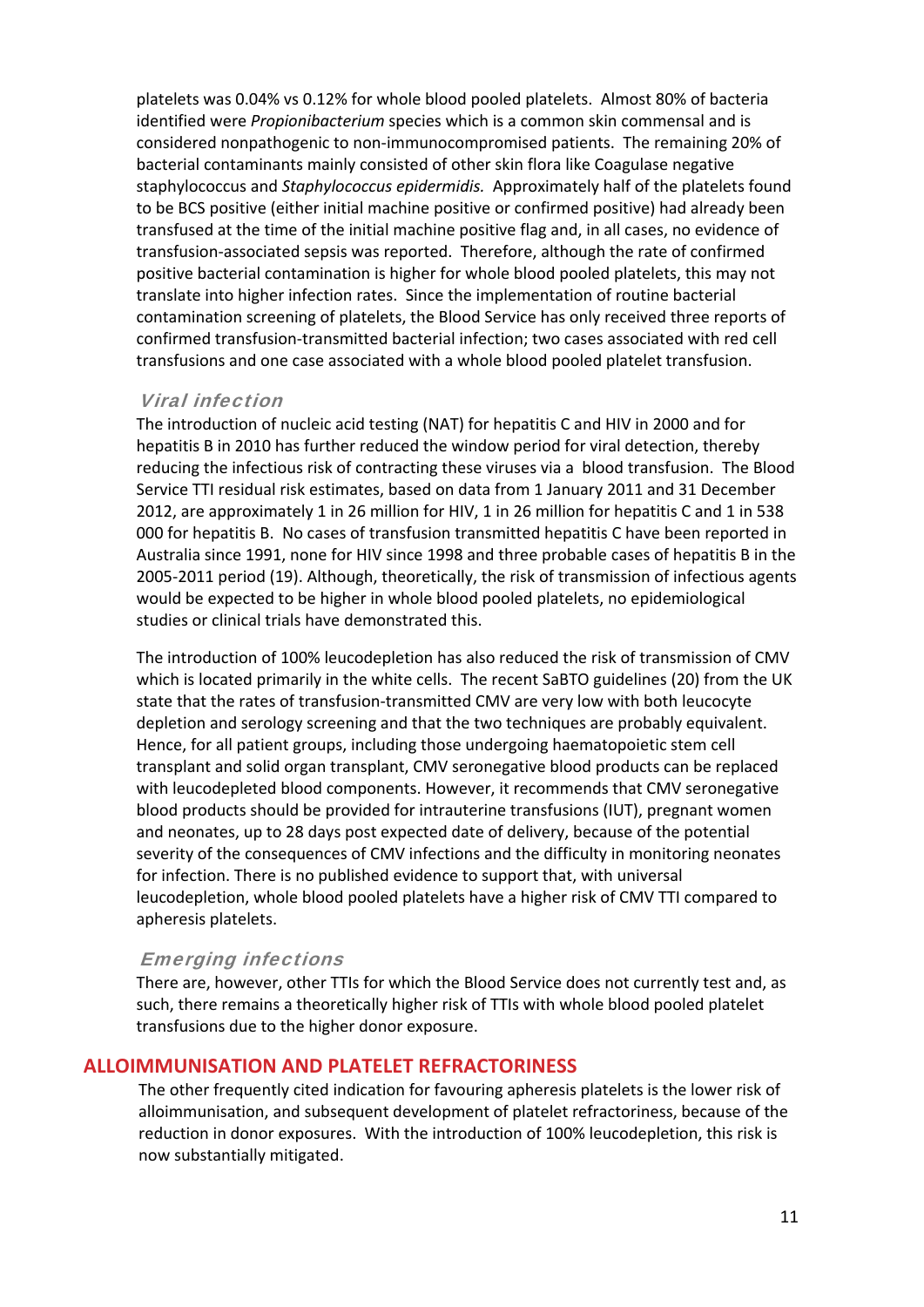The Trial to Reduce Alloimmunisation to Platelet study group (TRAP) showed that the rate of formation of HLA and HPA antibodies were similar in leucocyte filtered whole blood pooled platelets and apheresis platelets and, hence, both were equally effective in preventing alloimmune platelet refractoriness; the alloimmunisation rate being 7% (4‐ 13%) for filtered whole blood pooled platelets and 8% (4‐14%) for filtered apheresis platelets (9).

More recently Heddle et al (3) conducted a systematic review in 2008 which evaluated 10 RCTs. There have also been some non‐randomised studies (21, 22). Whilst these studies found an increase in refractoriness and alloimmunisation with the use of WB derived platelets compared with apheresis platelets, not all studies included prestorage leucodepleted components and there was significant variation in how platelet refractoriness was defined. Heddle noted that the included studies were not powered for equivalence and RCTs should be conducted. One hour and 18‐24 hour CCI are no different between apheresis platelets and pooled platelets produced by the BC method (3).

The available evidence confirms that apheresis platelets have a lower adverse reaction rate and a higher platelet increment when compared with nonleucodepleted whole blood derived platelets. However overall, there is no evidence that apheresis platelets and whole blood pooled platelets have a clinically significant difference in their rates of alloimmunisation providing they have been leucodepleted.

For patients who are predicted to require long term platelet support, most commonly haematology and oncology patients (utilising 60% of the current total platelet supply) and patients with congenital platelet disorders, avoidance of alloimmunisation is desirable. Efficacy of leucodepletion rather than number of donor exposures is now understood to be critical to alloimmunisation prevention. Studies have not yet been performed to compare long term risk between transfusion with apheresis and whole blood pooled platelets in patient groups who receive multiple platelet transfusions.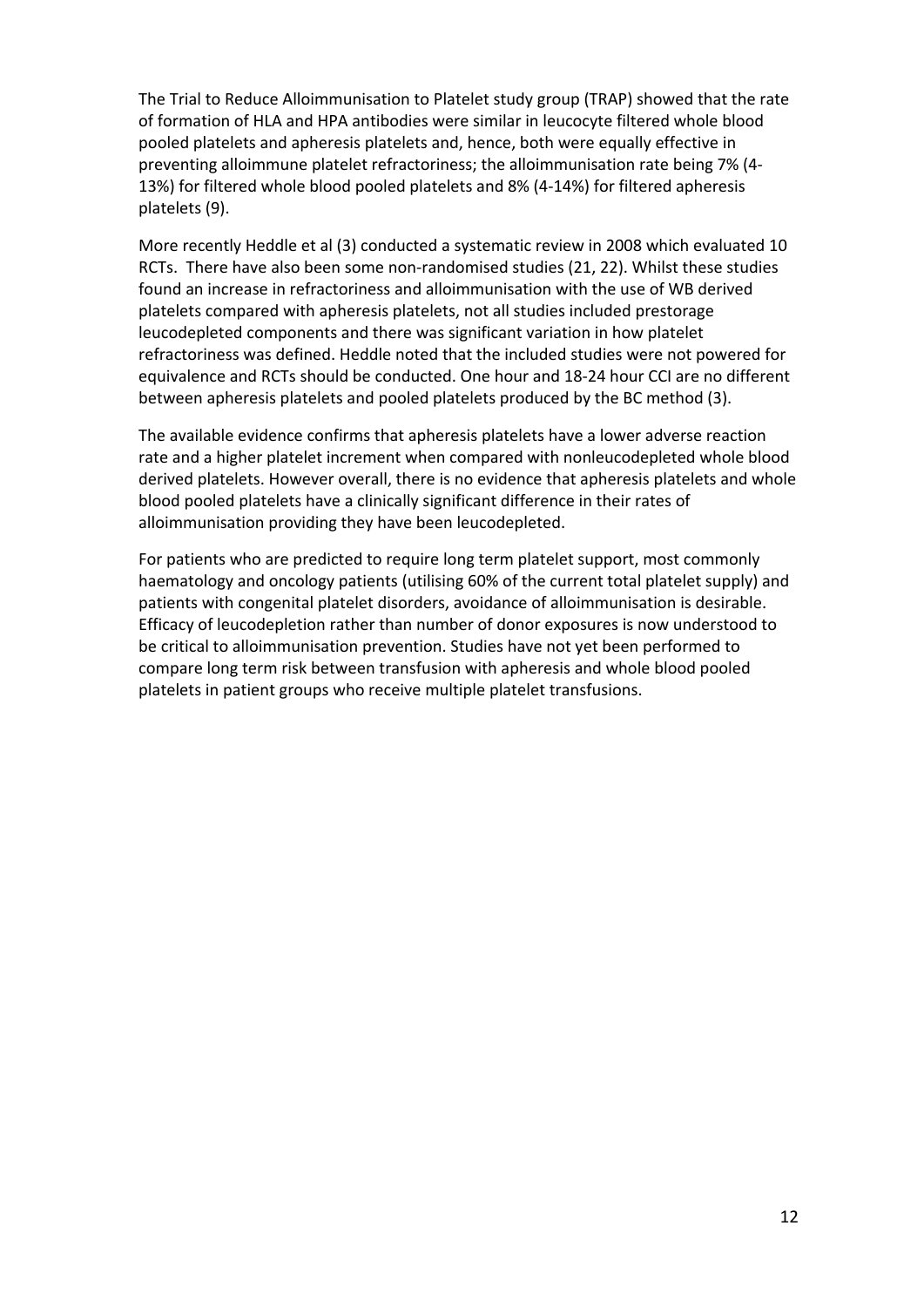# **Statements**

# Consensus Statement 1

Once it has been determined that a platelet transfusion is required for a particular patient, the absolute indications for apheresis platelets are:

- Patients who require HLA compatible and/or HPA matched platelets  $5$ , such as:
	- a. Patients with platelet refractoriness due to the presence of HLA and/or HPA antibodies
	- b. Patients with neonatal alloimmune thrombocytopenia (NAIT)
- **•** Patients who require IgA deficient platelets  $6$  i.e. IgA deficient patients with anti-IgA and a history of an anaphylactic transfusion reaction.

#### *Brief Description*

There is no current evidence of different rates of TTI, alloimmunisation (and hence platelet refractoriness), acute reactions or clinical efficacy in terms of prevention or treatment of bleeding between apheresis platelets and whole blood pooled platelets.

Patients who have developed HLA or HPA antibodies due to previous transfusions or pregnancy may have very poor platelet increments to random donor platelets and need platelets collected by apheresis from HLA compatible or HPA matched donors.

Neonatal alloimmune thrombocytopenia (NAIT) is a life‐threatening condition where maternal HPA antibodies cross the placenta and cause immune thrombocytopenia in the foetus and newborn. Platelets that do not possess the relevant HPA antigen obtained from typed apheresis donors are indicated for treatment of this condition. However, good responses to random donor platelets by neonates affected by NAIT have also been reported (23).

IgA deficient platelets are provided for individuals with anti‐IgA and a history of an anaphylactic transfusion reaction. IgA deficient platelets are only collected by apheresis.

In 2012, the supply of HLA compatible/HPA matched platelets to Australian states and territories ranged from 1% ‐5.1% of all platelets supplied, which overall, represents only a small proportion of platelet supply. In 2012, only 0.09% of all platelets supplied were IgA deficient.

# Consensus Statement 2

Once it has been determined that a platelet transfusion is required for a particular patient, the relative indications for apheresis platelets in preference to whole blood platelet pools are:

 Neonates and small children whose platelet dose requirement can be met by a split apheresis component, thereby avoiding wastage of the unused part of the whole blood pooled platelet component<sup>7</sup>

<sup>&</sup>lt;sup>5</sup> Patients with platelet refractoriness or NAIT should not have their platelet transfusion unnecessarily withheld or delayed while seeking HLA compatible or HPA matched apheresis platelets as they may benefit from random pooled whole blood derived or random apheresis platelets.  $^6$  For patients with IgA deficiency and a history of anaphylactic reaction to IgA containing products, efforts should be made to source

apheresis platelets from an IgA deficient donor as a priority because the panel of IgA deficient donors is very limited ‐ it is not feasible to manufacture IgA deficient whole blood pooled platelets as this requires the pooling of 4 ABO‐identical donations.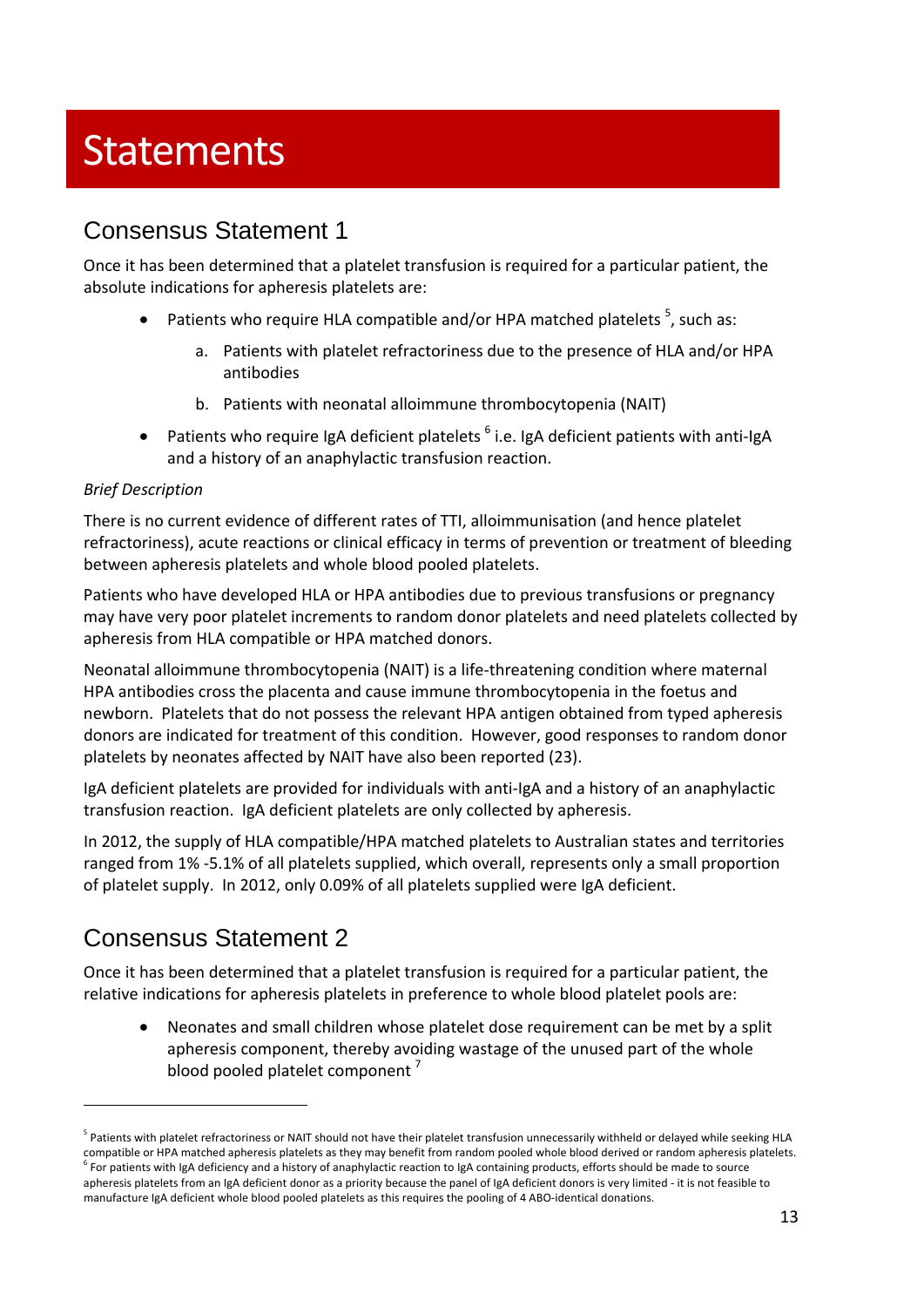### *Brief Description*

The Blood Service is unable to produce a leucodepleted platelet component from a single whole blood donation. For this reason, options for paediatric transfusion support are split apheresis platelets (one apheresis component can support repeated transfusions over a few days) or part of a pooled platelet component. In this scenario, the unused part of the pooled platelet component would be discarded.

CMV seronegative platelets are collected through both apheresis (51%) and whole blood pooled platelets (49%) and therefore both types of platelets could potentially be used for IUT, neonates and pregnant women. As one apheresis bag may be split into four paediatric bags for neonates and small children needing platelet support over a few days (dose of platelets is 5‐10ml/kg), apheresis platelets are generally preferred in the paediatric setting, primarily to avoid component wastage.

It is also relevant to consider that the volume of plasma is greater in apheresis platelets compared with whole blood platelet pools (which are suspended in additive solution) and for this reason there is also a theoretical increased risk of TRALI, allergic type reactions and, if crossing ABO groups, haemolysis from apheresis platelets. The Blood Service will commence validation of apheresis platelets in additive solution in 2014.

# Consensus Statement 3

Once it has been determined that a platelet transfusion is required for a particular patient, there are no absolute indications for whole blood pooled platelets in preference to apheresis platelets.

# Consensus Statement 4

Once it has been determined that a platelet transfusion is required for a particular patient, the relative indications for whole blood pooled platelets in preference to apheresis platelets are:

 Non‐ABO‐identical transfusions, especially for children, as the pooling process and lower plasma content reduces the risk of haemolysis associated with any potentially present high titre anti-A and/or anti-B  $^8$ 

### *Brief Description*

Plasma may contain high titre anti‐A and/or anti‐B which may cause haemolysis if given to non‐ ABO-identical recipients, especially to children. A proportion of group O apheresis platelets are currently tested to identify units containing low titre anti‐A and anti‐B which may be used in situations where group O platelets are transfused to a non‐group O patient. However, if not available, whole blood pooled platelets are preferable as the pooling process and lower plasma content reduces the risk of haemolysis associated with any potentially present high titre anti‐A and/or anti‐B.

<u> 1989 - Andrea Santa Andrea Santa Andrea Santa Andrea Santa Andrea Santa Andrea Santa Andrea Santa Andrea San</u>

 $^7$  The Australian Red Cross Blood Service (Blood Service) is unable to produce a leucodepleted platelet component from a single whole blood donation. For this reason, options for paediatric transfusion support are split apheresis platelets (one apheresis component can support repeated transfusions over a few days) or part of a pooled platelet component. In this scenario, the unused part of the pooled platelet component would be discarded<br><sup>8</sup> Apheresis platelets are not suspended in platelet additive solution (PAS) and for this reason have a higher residual plasma content

compared with whole blood pooled platelets which are suspended in PAS. The transfusion of non‐ABO‐identical transfusions is only considered appropriate in circumstances when ABO compatible or tested low titre component is not available.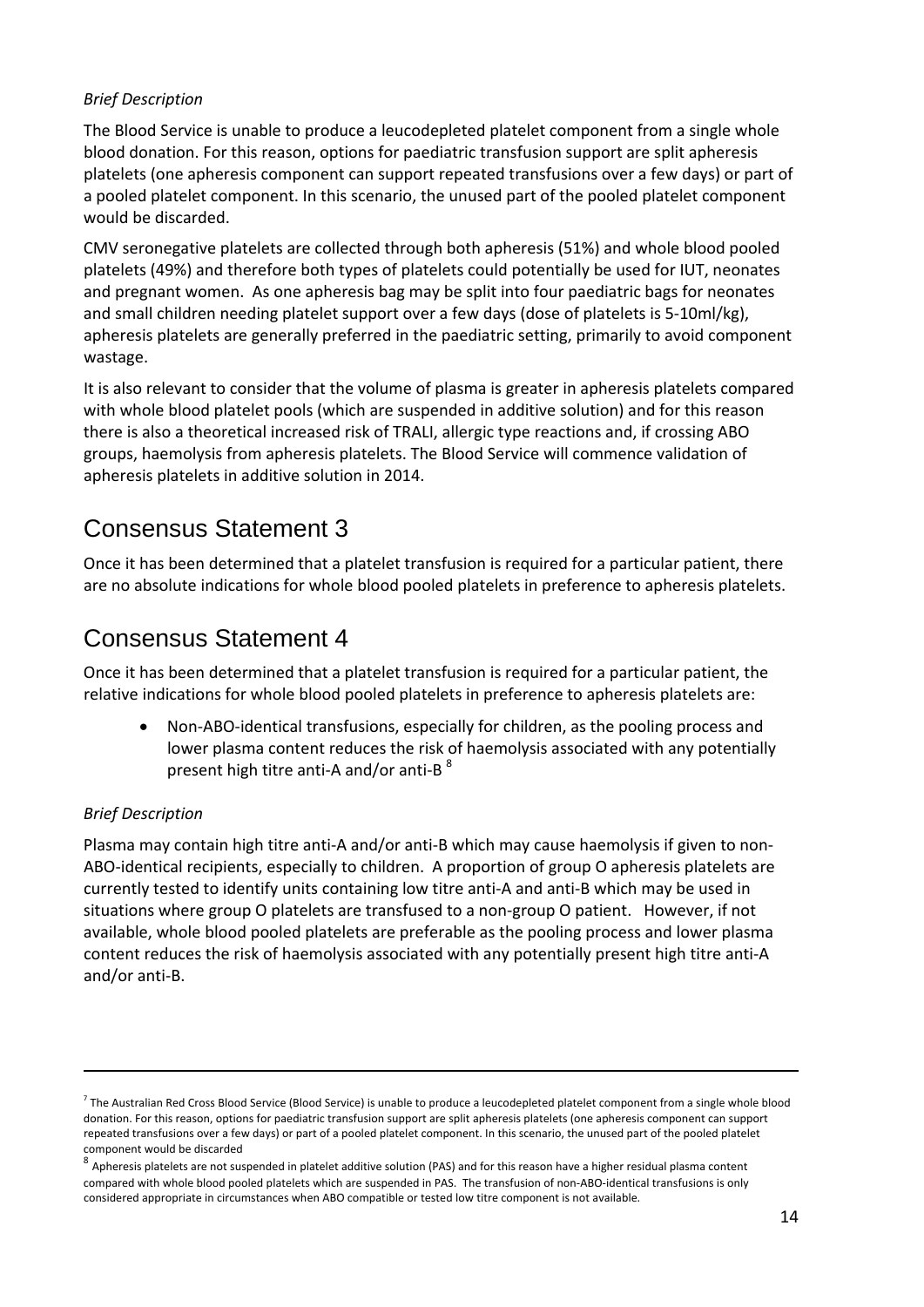# **Bibliography**

- 1. Vassallo RR, Murphy S. A critical comparison of platelet preparation methods. Curr Opin Hematol. [Review]. 2006 Sep; 13(5): 323‐30.
- 2. Blood Component Information. In: Service ARCBS, editor. Melbourne, Victoria, Australia 2012.
- 3. Heddle NM, Arnold DM, Boye D, Webert KE, Resz I, Dumont LJ. Comparing the efficacy and safety of apheresis and whole blood-derived platelet transfusions: a systematic review. Transfusion. [Comparative Study Research Support, Non‐U.S. Gov't Review]. 2008 Jul; 48(7): 1447‐58.
- 4. Akkok CA, Brinch L, Lauritzsen GF, Solheim BG, Kjeldsen-Kragh J. Clinical effect of buffy-coat vs. apheresis platelet concentrates in patients with severe thrombocytopenia after intensive chemotherapy. Vox Sanguinis. [Comparative Study Multicenter Study]. 2007 Jul; 93(1): 42‐8.
- 5. Gurkan E, Patah PA, Saliba RM, Ramos CA, Anderson BS, Champlin R, et al. Efficacy of prophylactic transfusions using single donor apheresis platelets versus pooled platelet concentrates in AML/MDS patients receiving allogeneic hematopoietic stem cell transplantation. Bone Marrow Transplant. [Comparative Study Evaluation Studies]. 2007 Sep; 40(5): 461‐4.
- 6. Triulzi DJ, Assmann SF, Strauss RG, Ness PM, Hess JR, Kaufman RM, et al. The impact of platelet transfusion characteristics on posttransfusion platelet increments and clinical bleeding in patients with hypoproliferative thrombocytopenia. Blood. [Multicenter Study Randomized Controlled Trial Research Support, N.I.H., Extramural]. 2012 Jun 7; 119(23): 5553‐62.
- 7. Schrezenmeier H, Seifried E. Buffy-coat-derived pooled platelet concentrates and apheresis platelet concentrates: which product type should be preferred? Vox Sanguinis. [Review]. 2010 Jul 1; 99(1): 1‐15.
- 8. Krailadsiri P, Seghatchian J. Are all leucodepleted platelet concentrates equivalent? Comparison of Cobe LRS Turbo, Haemonetics MCS+ LD, and filtered pooled buffy‐coat‐derived platelets. Vox Sang. 2000; 78(3): 171‐5.
- 9. Leukocyte reduction and ultraviolet B irradiation of platelets to prevent alloimmunization and refractoriness to platelet transfusions. The Trial to Reduce Alloimmunization to Platelets Study Group. N Engl J Med. [Clinical Trial Comparative Study Multicenter Study Randomized Controlled Trial Research Support, U.S. Gov't, P.H.S.]. 1997 Dec 25; 337(26): 1861‐9.
- 10. Anderson NA, Gray S, Copplestone JA, Chan DC, Hamon M, Prentice AG, et al. A prospective randomized study of three types of platelet concentrates in patients with haematological malignancy: corrected platelet count increments and frequency of nonhaemolytic febrile transfusion reactions. Transfus Med. [Clinical Trial Randomized Controlled Trial Research Support, Non‐U.S. Gov't]. 1997 Mar; 7(1): 33‐9.
- 11. Heddle NM, Blajchman MA, Meyer RM, Lipton JH, Walker IR, Sher GD, et al. A randomized controlled trial comparing the frequency of acute reactions to plasma‐removed platelets and prestorage WBC‐reduced platelets. Transfusion. [Clinical Trial Comparative Study Multicenter Study Randomized Controlled Trial Research Support, Non‐U.S. Gov't]. 2002 May; 42(5): 556‐ 66.
- 12. Enright H, Davis K, Gernsheimer T, McCullough JJ, Woodson R, Slichter SJ. Factors influencing moderate to severe reactions to PLT transfusions: experience of the TRAP multicenter clinical trial. Transfusion. [Clinical Trial Multicenter Study Randomized Controlled Trial Research Support, U.S. Gov't, P.H.S.]. 2003 Nov; 43(11): 1545‐52.
- 13. Schrezenmeier H, Walther‐Wenke G, Muller TH, Weinauer F, Younis A, Holland‐Letz T, et al. Bacterial contamination of platelet concentrates: results of a prospective multicenter study